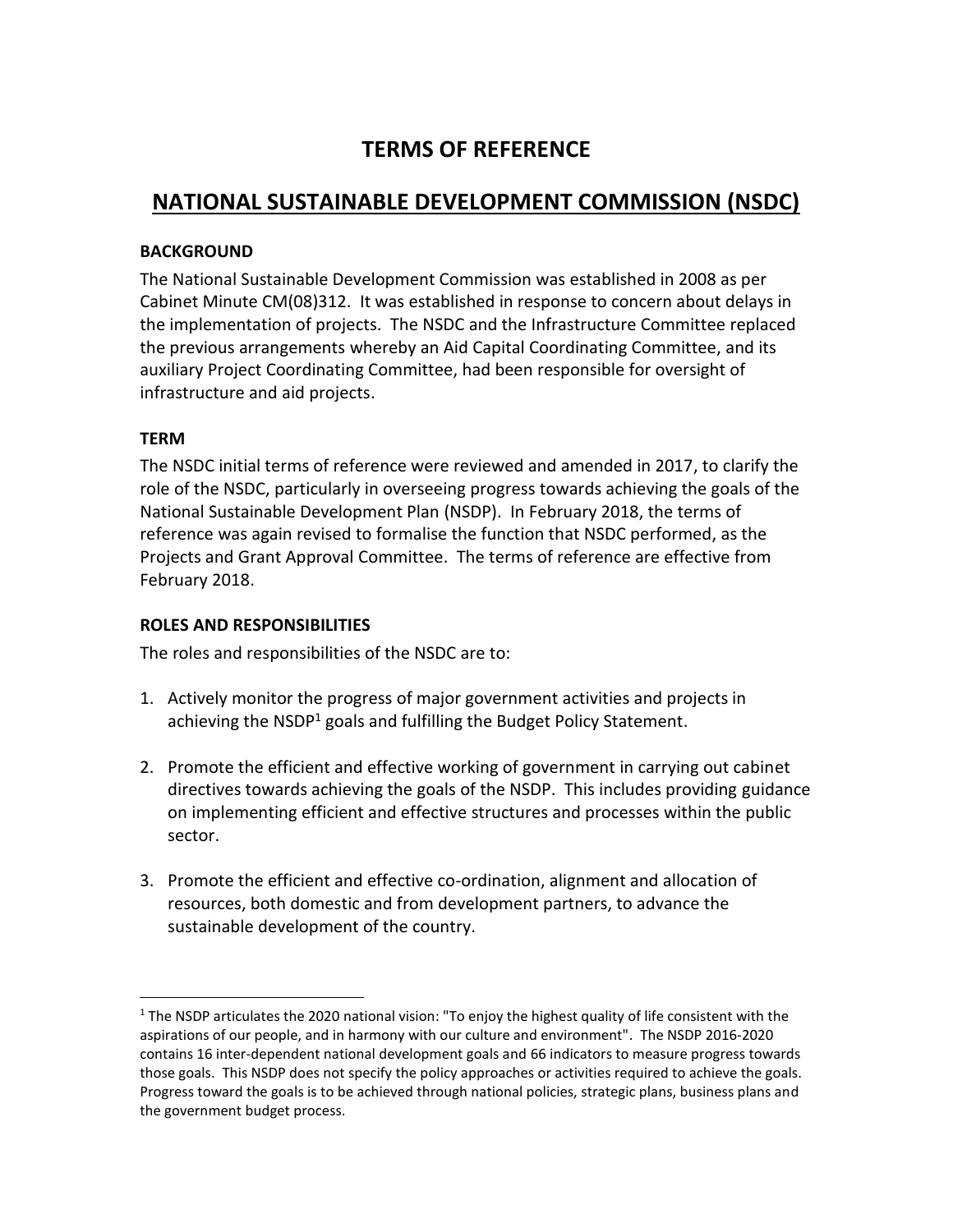- 4. Advise Cabinet on developments with Cook Island positions and negotiations for external funding assistance whether through grant, loan, or any other forms of provision.
- 5. Provide recommendations to Cabinet on strategic decisions about resource use and allocation and the implications of those decisions. Recommendations should be based on:
	- Alignment with the goals of the NSDP
	- Achieving efficient, effective and co-ordinated use of resources
	- Rational criteria for prioritising national needs
	- Due diligence
	- The availability and use of national resources
	- The distribution and availability of funding from development partners.
- 6. Provide guidance on government policy positions and identify strategic issues, challenges, and opportunities with implications for sustainable development.
- 7. Provide sound advice to the Cabinet on the above matters including regular updates on the progress of government in achieving the goals of the NSDP. Such advice is expected to be of high quality and evidence based.
- 8. Consider the recommendations from the Activities Appraisal Team on any project proposal or grant funding requests for approval.

## **MEMBERSHIP**

 $\overline{a}$ 

The membership of the NSDC is:

- Chief of Staff Office of the Prime Minister (OPM)
- Financial Secretary Ministry of Finance and Economic Management (MFEM)
- Chief Executive Officer Office of the Public Service Commissioner (OPSC)
- Secretary of Foreign Affairs Ministry of Foreign Affairs and Immigration (MFAI)
- Secretary of Education Ministry of Education (MOE)
- One of the following:
	- o Secretary of Internal Affairs Ministry of Internal Affairs (INTAFF); or
	- o Secretary of Health Ministry of Health (MOH)
- Director of the National Environment Service (NES)
- Chairperson, or other representative, from the Infrastructure Committee (IC)<sup>2</sup>
- One of the following:
	- o Chief Executive Officer Financial Services Development Authority (FSDA); or

 $<sup>2</sup>$  This position cannot be filled by members of the Infrastructure Committee who already sit on NSDC ie</sup> the Chief of Staff of OPM, or the Financial Secretary of MFEM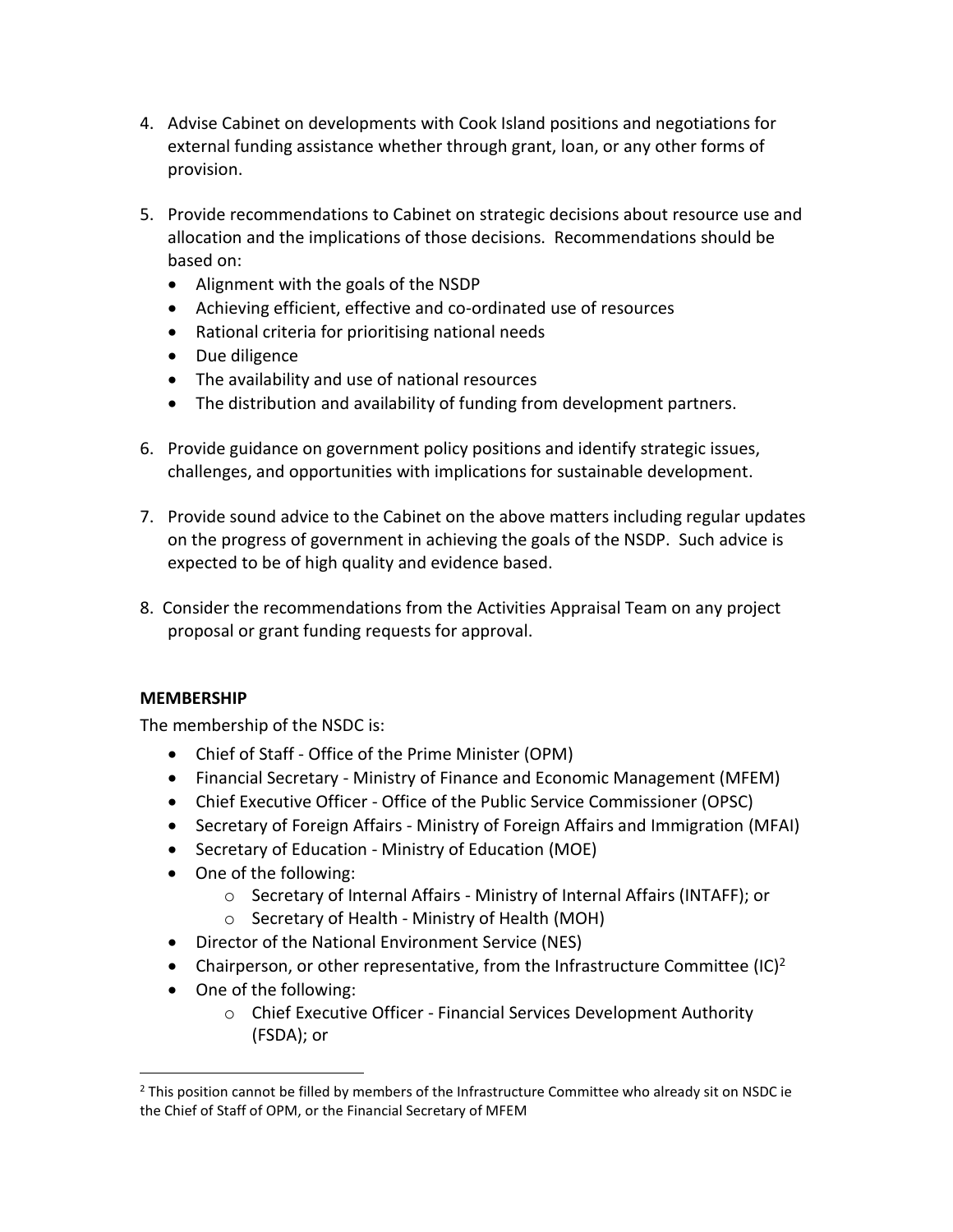- o Chief Executive Officer Business Trade and Investment Board (BTIB); or
- o Chief Executive Officer Cook Islands Tourism Corporation (Tourism Corporation); or
- o Secretary of Marine Resources Ministry of Marine Resources (MMR); or
- o Secretary of Agriculture Ministry of Agriculture (MOA).

The membership from INTAFF or MOH is to ensure representation of the health and welfare perspective. The membership is to rotate annually between INTAFF and MOH.

The membership from either FSDA, BTIB, Tourism Corporation, MMR, or MOA, is to ensure representation of the economic development perspective. The membership is to rotate annually between these agencies. The Chair of the NSDC will determine, in consultation with other members, which agency will be invited to participate each year.

#### **MEETING PROCEDURES**

#### *Quorum*

The quorum for a NSDC meeting is 5 (out of the 9) members. This must include a member eligible to be the chair (as set out below).

#### *Chair*

The NSDC will be chaired by the Chief of Staff of OPM. In the absence of the Chief of Staff, the Financial Secretary will chair the NSDC. In the absence of both of these members, the CEO of OPSC will chair the meeting.

For the avoidance of doubt, it is noted that these members can nominate replacements empowered to chair on their behalf, as set out below under Attendance by members.

#### *Frequency*

The NSDC will meet on a monthly basis. Additional meetings will be held if required. Individual monthly meetings may also be cancelled if there are insufficient agenda items.

#### *Attendance by members*

Attendance by members to NSDC meetings is compulsory unless the member is overseas or on leave. In this instance, a NSDC member may nominate a replacement delegated to make decisions in the absence of the member concerned.

Members must notify the Secretariat in advance of the meeting of their delegated replacement.

#### *Invited attendees*

The NSDC may invite other heads of government agencies, senior officials or relevant persons to attend the NSDC to provide advice on specific agenda items.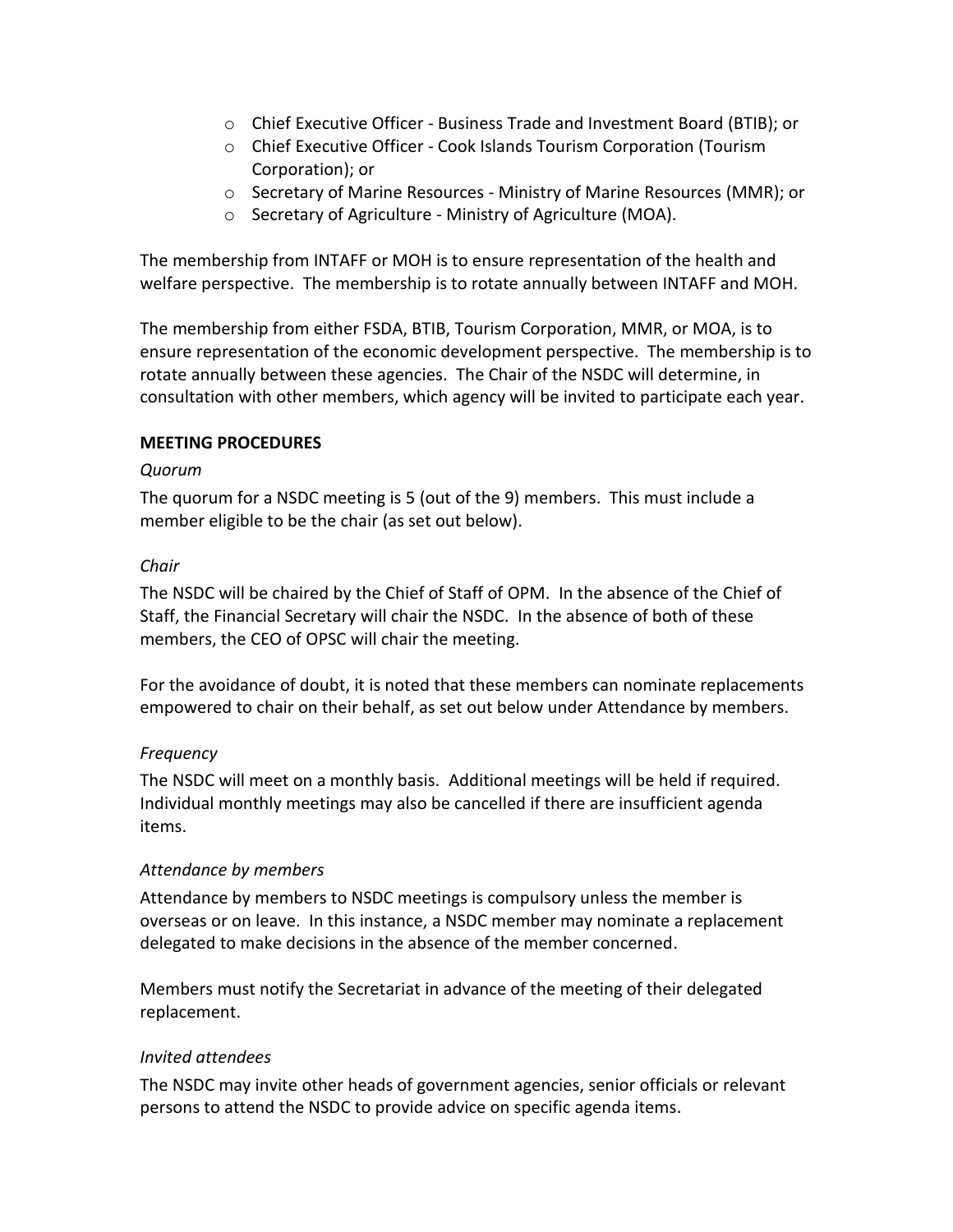NSDC members may invite their own staff to attend to inform the NSDC on agenda items. Staff from the Development Co-ordination Division of MFEM, and the Central Policy and Planning Office of OPM (as the Secretariat to the NSDC) are regularly invited attendees.

Member of the NSDC must notify the Secretariat in advance of the meeting of any invited attendees, and such attendees must be endorsed by the Chair.

## *Decision-making process*

Decisions should be made ideally by consensus. In the absence of consensus, decisions will be determined by a majority of the votes of the members present. In the event of an equal number of votes for and against (ie a tied vote) the Chair has a second or casting vote.

# *Conflicts of interest*

NSDC members are expected to declare actual or perceived conflicts of interest in any agenda items. Where considered necessary by NSDC members, the member(s) with the conflict of interest will be excluded from participating in discussion or voting on the particular agenda item.

# *Meetings with Cabinet*

The NSDC will meet with Cabinet quarterly to report on progress towards achievement of the Budget Policy statement and discuss issues relevant to the achievement of the NSDP goals.

# **SECRETARIAT**

The Central Planning and Policy Office (CPPO) of OPM will provide secretariat services to the NSDC. The CPPO will be responsible for:

- Collating and distributing meeting briefs suitably in advance of regular meetings
- Ensuring that proposals and briefings to the NSDC are in order (i.e. if a decision is requested from the NSDC, there is requisite evidence and information to facilitate an informed decision)
- Recording minutes of meetings and following up on meeting decisions
- Disseminating minutes of meetings to members
- Providing advice to the Chair and members on NSDP matters
- Preparing, with the assistance of other government agencies as appropriate, relevant papers for the Chair's submission to Cabinet, Ministries, and stakeholders
- Preparing media releases for the Chair and the NSDC.